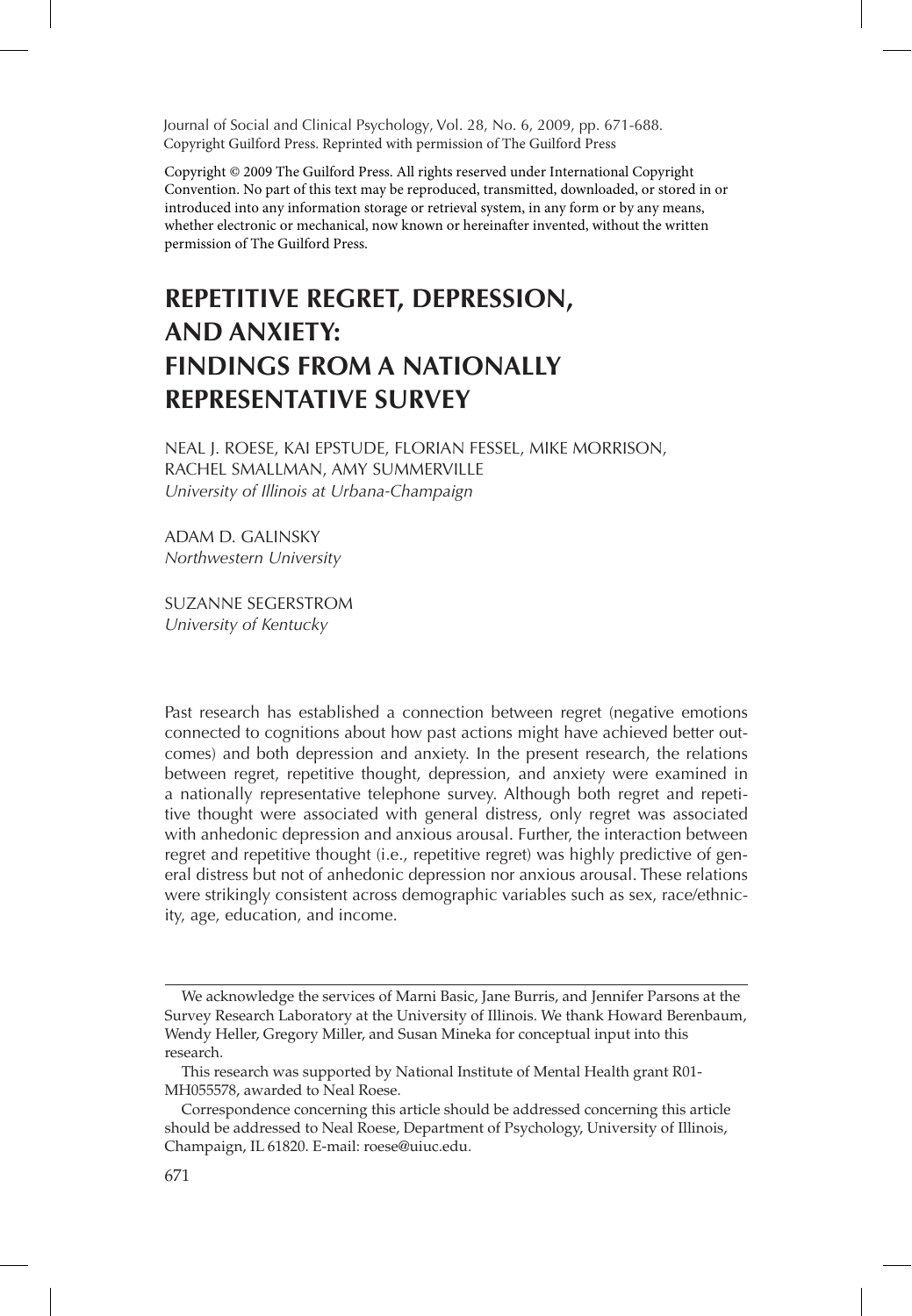*"If only I had told her I love her!"* The aching remorse of actions left undone, of better possibilities left unattained, is a universal emotion. Regret may be defined as a negative emotion colored by the inference that a personal action might have brought about a different, more desirable outcome (i.e., a counterfactual inference). A growing body of research has demonstrated regret to be a pivotal psychological construct, of relevance to decisions, coping, and learning (Inman, Dyer, & Jia, 1997; Zeelenberg & Pieters, 2007). Recent evidence has linked regret to depression and anxiety. However, repetitive thought (defined as chronic, repeated thinking about a particular object) has also been linked to depression and anxiety. Because regret may overlap with repetitive thought (people may focus repeatedly on a particular regret), a key question centers on the extent to which regret versus repetitive thought contribute independently or interactively to depression and anxiety. We examined this question in a nationally representative telephone survey, which yielded the first portrait of how the typical American experiences life regrets.

Regret is often conceptualized in terms of two components, a negative affective state and a counterfactual inference that involves self-blame (Connolly & Zeelenberg, 2002; Landman, 1993). In other words, the cognitive construction of an alternative decision (I should have taken the shortcut) or life pathway (I could have been a contender) suggests some degree of fault: one should have known better and acted to have achieved a better outcome (Roese, 1997). Although this definition of regret emphasizes its negative side, recent research has demonstrated that its psychological consequences may involve benefit as well as harm.

One benefit is that regret can help to gain insight and improve performance. Regret signals a need for corrective action and pushes people into implementing those actions. In this sense, regret is often a normal component of learning from experience (Galinsky, Seiden, Kim, & Medvec, 2002; Roese, 1997; Zeelenberg, 1999; Zeelenberg & Pieters, 1999), and is particularly likely to be felt when the individual recognizes opportunities for corrective action (Roese & Summerville, 2005). Moreover, the experience of regret has been linked to activation in the orbitofrontal cortex (Camille et al., 2004; Coricelli et al., 2006; Ursu & Carter, 2005), a brain region involved in learning, deciding, and planning; e.g., Bechara, Damasio, & Danasio, 2000; Beer, Knight, & D'Esposito, 2006). From this perspective, then, regret has beneficial consequences.

The more traditional view of regret, however, is that it brings negative consequences. Regret has been conceptualized as a form of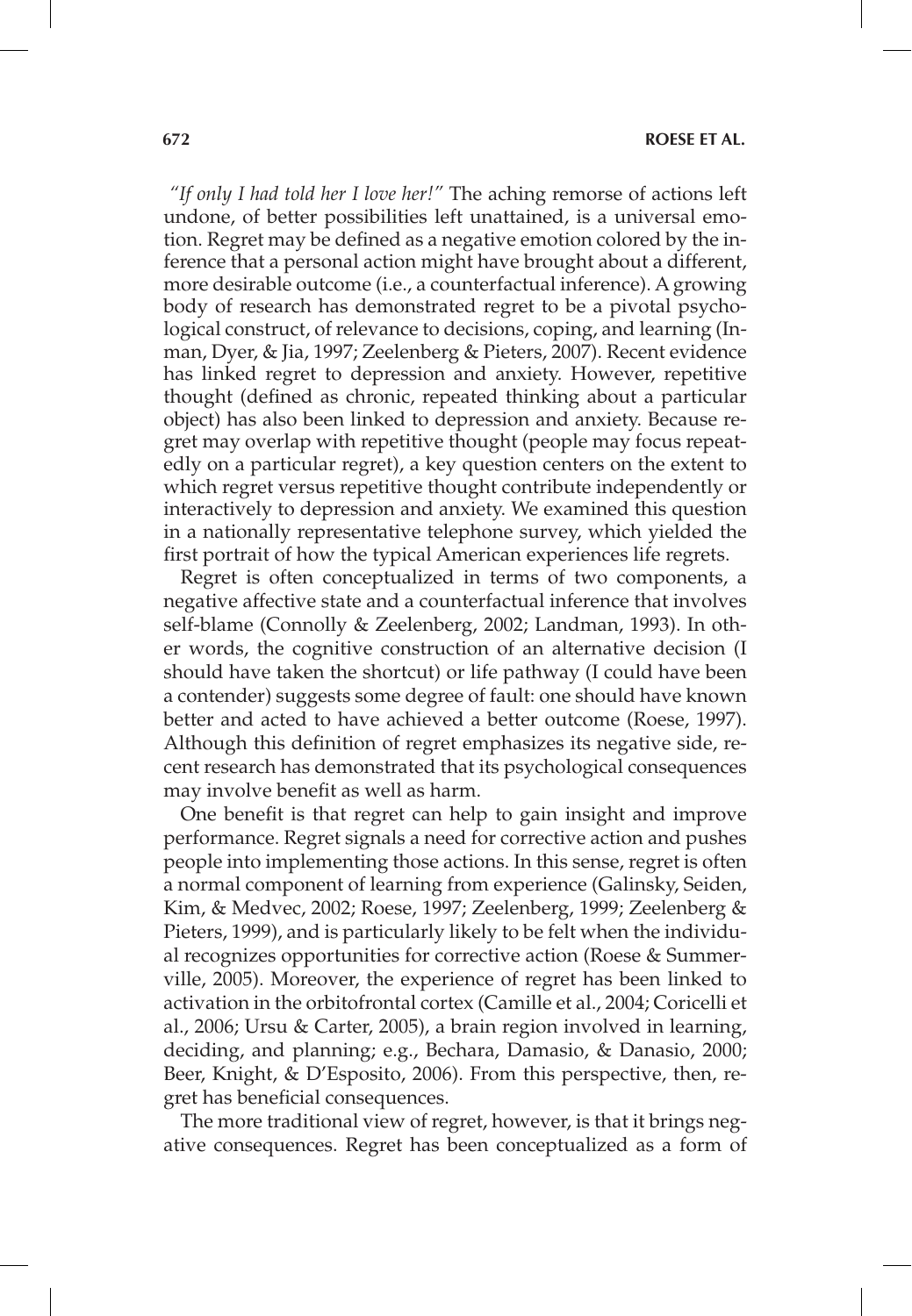bias in decision-making, resulting in suboptimal choices (Connolly & Zeelenberg, 2002; Inman, Dyer, & Jia, 1997; Roese, 1999). Most important for the present research, regret has been linked to mental health outcomes such as depression and anxiety. For example, Monroe, Skowronski, MacDonald, & Wood, (2005) assessed regret in the context of a mock job hiring task, in terms of the extent to which individuals expressed regret after learning that a better candidate might have been hired instead of the one they themselves recommended. Mildly depressed participants reported stronger regret than nondepressed participants, and this effect was independent of the personal relevance of the decision and the actual differences in the quality of the candidates (see also Markman & Weary, 1996; Markman & Miller, 2006). Kocovski, Endler, Rector, & Flett (2005) found that counterfactual thinking (which, as we have noted, is the cognitive underpinning of regret) was related to social anxiety (see also Leithy, Brown, & Robbins, 2006).

One aspect that may distinguish between beneficial versus problematic regret is whether regrets are repetitive. Repetitive thought is a broad and widely used construct in psychology that refers to "the process of thinking attentively, repetitively, or frequently about one's self and one's social world" (Segerstrom, Stanton, Alden, & Craske, 2003, p. 909; see Watkins, 2008, for review).<sup>1</sup> Generally speaking, repetitive thought that focuses on negative ideation is associated both with depression and anxiety (e.g., Ciesla & Roberts, 2007; Cox, Enns, & Taylor, 2001; Nolen-Hoeksema, 2000; Nolen-Hoeksema, Wisco, & Lyubomirsky, 2008; Segerstrom, Tsao, Alden, & Craske, 2000). How might regret be related to repetitive thought? We conceptualize them as distinct but overlapping constructs. Accordingly, there may be (1) regret that is not repetitive (e.g., a momentary pang of regret over ordering coffee instead of tea), (2) repetitive thought that contains no regret (i.e., no consideration of counterfactual alternatives, as when mentally replaying the factual aspects of one's honeymoon), and (3) *repetitive regret*, which involves the same regrets repeatedly coming to mind (e.g., wishing over and over to have married one's high school sweetheart). Repetitive regret thus involves a repeated focus on self-blaming "what

<sup>1.</sup> We use the term repetitive thought (as per Watkins, 2008), but acknowledge that other researchers have used the term rumination to convey a similar meaning. Rumination has been defined in terms of thought processes that are repetitive but also self-focused and oriented toward negative emotions (Nolen-Hoeksema, 2000; Nolen-Hoeksema, Wisco, & Lyubomirsky, 2008).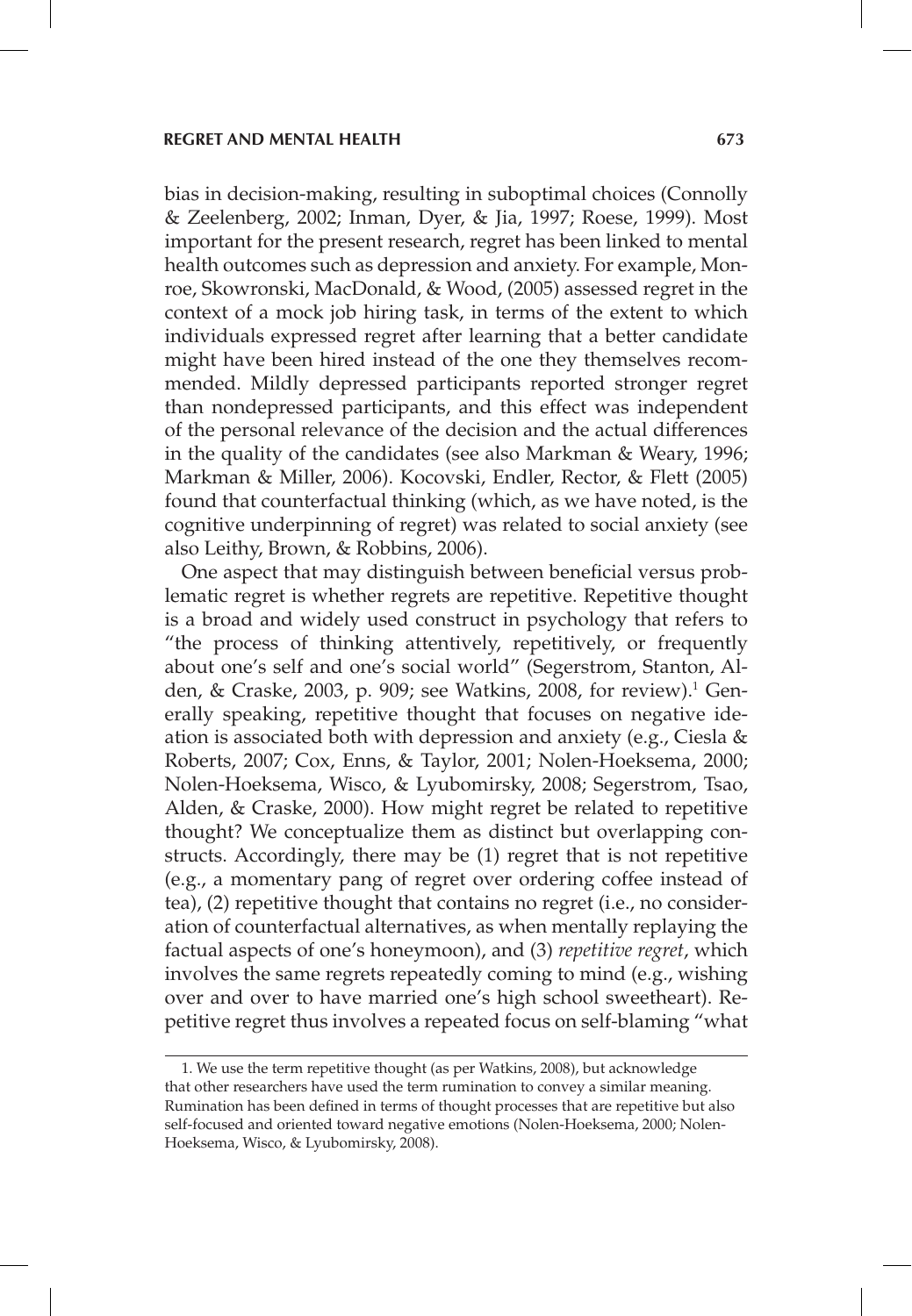might have been" thoughts, and thus comprises a recurring brew of cognition and negative affect. We suggest that this new construct of repetitive regret is a particularly important marker for distress. That is, regret might be an "active ingredient," or catalyst, that amplifies the previously observed relation between repetitive thought and distress. In the present research, we measured both regret and repetitive thought so as to test whether they have independent and/ or interactive associations with depression and anxiety.

In addressing these questions, the present research was structured around the tripartite model proposed by Clark and Watson (1991), in which the overlap between depression and anxiety is characterized by 3 symptom groups. First, general distress refers to aspects that are nonspecific, or common to both depression and anxiety, and centers mainly on the presence of negative affective symptoms. Second, anhedonic depression is defined in terms of the absence of positive affective experiences and disinterest in the pleasures of daily life; it is specific to depression but not anxiety. Third, anxious arousal refers to the somatic aspects of anxiety (e.g., shortness of breath, dry mouth, trembling) that are less evident in depression. Measurement of these factors has been achieved using the 90-item Mood and Anxiety Symptom Questionnaire (MASQ), which has been validated in several studies (Clark & Watson, 1991; Watson et al., 1995). Because of the cost and time constraints involved in the present research, however, we used a briefer version of this scale (mini-MASQ, Casillas & Clark, 2000). Whereas previous research on the relations of regret and repetitive thought to depression and anxiety has relied on samples of convenience, the present research was a nationally representative telephone survey, thus permitting tests of whether findings are consistent across race/ethnicity, age, education, and income.

#### **Method**

# **SAMPLE**

The sample consisted of 370 adult Americans. Respondents were told at first screening that they would receive a \$5 honorarium for completing the interview. Respondents gave oral informed consent to participate in this research. Their name and address were collected at the conclusion of the survey and a \$5 bill was mailed to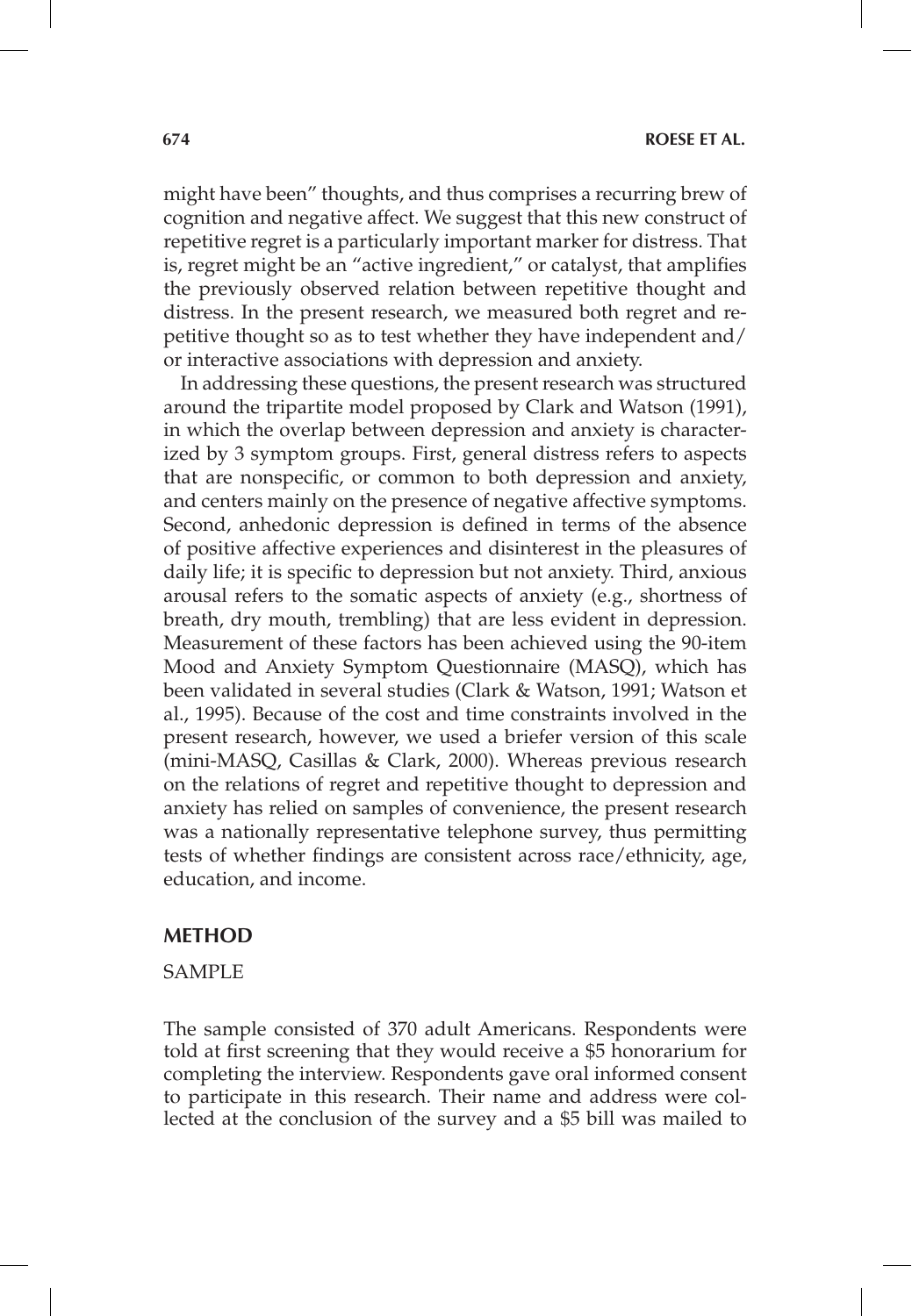them within 2 weeks of completing the questionnaire (27.5% of respondents refused the honorarium).

The response rate (the proportion of the eligible respondents who completed the interview) was 20.5%. The refusal rate (the proportion of the eligible respondents who either refused to complete or for some reason broke off an interview) was 49.1%. The response and refusal rates were calculated in accordance with guidelines specified by the American Association of Public Opinion Research (AAPOR), which has attempted to provide standardization of formula and definitions (and hence comparability across surveys) in the AAPOR *Standard Definitions*. We calculated the response and refusal rates using AAPOR's most widely accepted definitions, RR3 and REF2, respectively (see AAPOR, 2008).

# **PROCEDURE**

The survey used a simple random sample, conducted by telephone. The survey was completed by the Survey Research Laboratory, an independent commercial research unit affiliated with the University of Illinois that has, since 1964, specialized in conducting survey research of the highest caliber. The population of interest was adults aged 18 and over in the contiguous United States. To identify a representative sample of the adult U.S. population, three widely accepted methodological techniques were used: random-digit dialing, within-household sampling, and sample weighting (Fowler, 2002).

*Random-Digit Dialing.* The survey used a random-digit-dial design. This technique, which involves using a random number generator to specify the phone numbers to be "dialed," is able to identify unlisted as well as listed phone numbers, and thus is considered superior to methods based on selection from phone books (Potthoff, 1994). A representative sample may be realized via this method because every American with access to telephone service has an equal chance of being contacted.<sup>2</sup> Once contact was made with a phone number/household, one respondent from within that household was sampled from among all eligible respondents.

*Within-Household Sampling.* In households in which more than one adult was eligible, the respondent was selected using the Troldahl-Carter-Bryant method. This method is a widely accepted technique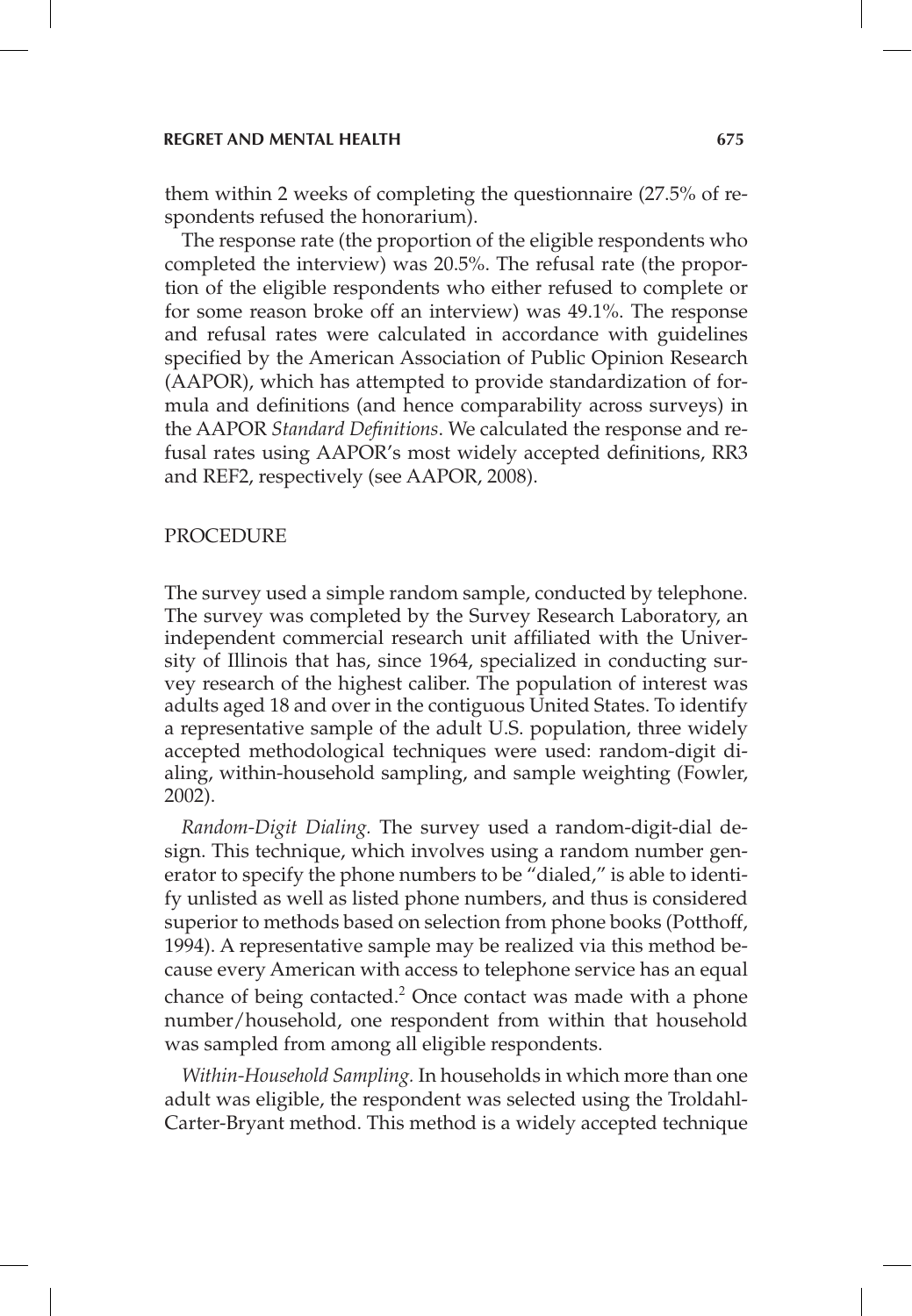for systematically (as opposed to randomly) selecting respondents from households so as to attain better representativeness (e.g., Czaja, Blair, & Sebestik, 1982). The likelihood of error due to within-household noncoverage is minimized because all eligible respondents in a household are considered equally. In this method, the respondent is asked how many adults are in the household and how many of those are women. Using one of four matrices, the interviewer selects a respondent based on the 2x2 matrix that crosses sex and age (e.g., the youngest man, the oldest woman, etc). The matrix frequencies were modified to ensure greater selection of older men, because women more often act as household gatekeepers and men tend to be less agreeable to interviews than women.

*Sample Weighting.* To improve further the representativeness of our conclusions, the data from each respondent were weighted by specific demographic characteristics. That is, the sex, race, and age of our obtained sample were compared to U.S. Census figures. If a demographic group were over- or under-represented in our sample, a compensatory correction weight makes individual respondents from those groups contribute less or more, respectively, to the descriptive statistical conclusions (Fowler, 2002).

The weights were calculated in two stages. First, the data were adjusted so that the time zone distribution of the completed interviews corresponded to the distribution in the overall sample of contacted households, thereby adjusting for minor differences in refusal rate across time zones. Second, the marginal distributions of sex, race, and age were adjusted to conform to the marginal distributions of those variables in the 2000 U.S. Census. This resulted in the generation of a single omnibus weight for each individual participant, which were used in all analyses reported.

To summarize, this simple random sample survey design made use of three standard and widely used techniques designed to secure a representative sample: random-digit dialing, within-household sampling, and sample weighting.

*Interviews.* Interviews were conducted by telephone, with a mean duration of 21 mins. Interviews were computer-assisted, and used the Computer Assisted Survey Execution System (CASES) programming language. This procedure allowed the survey data to be entered by the interviewer into a notebook computer as it was

<sup>2.</sup> As of 2007, 88.4% of Americans have access to telephone service (Belinfante, 2008).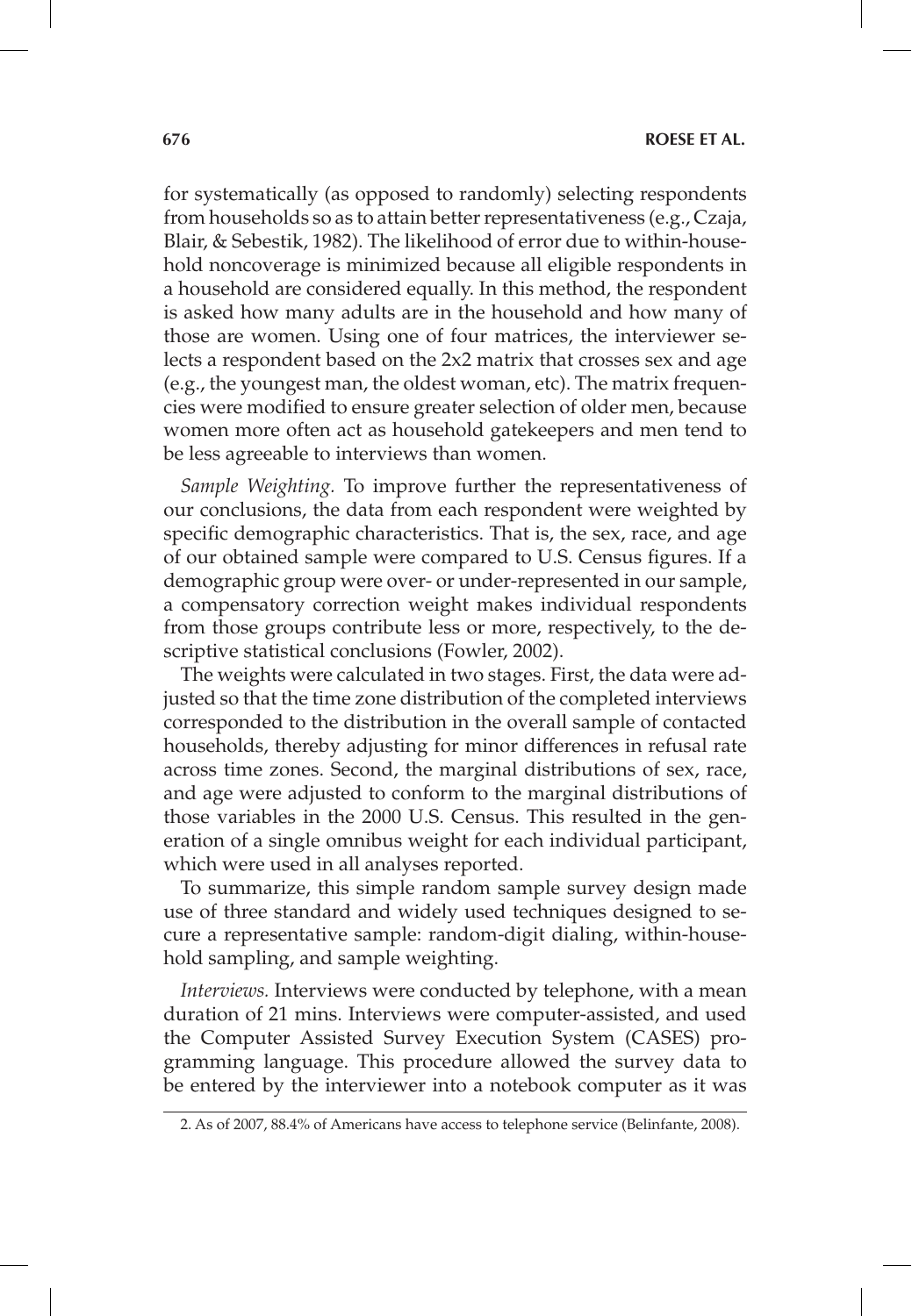asked (thus eliminating the need for subsequent data entry) and also ensured that questions that were not relevant to the respondent were skipped automatically. Most interviewing was conducted on weekday evenings and weekends to increase the chance of successful contact with respondents. A maximum of twenty contact attempts were made, at different times of day and on different days of the week, before finalizing a case as noncontact. In the case of refusals, two callbacks were made at a later time by an interviewer experienced at refusal conversion to increase the probability of cooperation.

#### Measures

Regret was measured with a 6-item scale ( $\alpha$  = .65) validated via pretesting with undergraduate students. Repetitive thought was measured using a 3-item scale ( $\alpha$  = .65), with items selected on the basis of item-total correlations in the data set reported in Segerstrom et al. (2003). These items were selected in particular for their neutrality with regard to thought content and thought valence. Both the regret and repetitive thought scales had 5 response options ranging from strongly disagree to strongly agree (see Appendix for items).

Three mental health variables were assessed (scales from Casillas & Clark, 2000): general distress (8 items,  $\alpha = .83$ ), anhedonic depression (8 items,  $\alpha$  = .88), and anxious arousal (10 items,  $\alpha$  = .79). Some examples of the items comprising these scales are as follows, written in the telegraphic form that appeared on the interviewers' computer-assisted questionnaire interface: general distress (e.g., Past week, how often felt hopeless; Past week, how often felt discouraged); anhedonic depression (e.g., Past week, how often felt nothing was enjoyable; Past week, how often felt having a lot of fun [reverse-scored]); anxious arousal (e.g., Past week, how often felt short of breath; Past week, how often felt yourself shaking). All 3 mental health variables used a 5-point response scale with the following options: never, rarely, sometimes, frequently, and always.

Respondents also gave information regarding the following demographic characteristics: race/ethnicity, age, education, and income.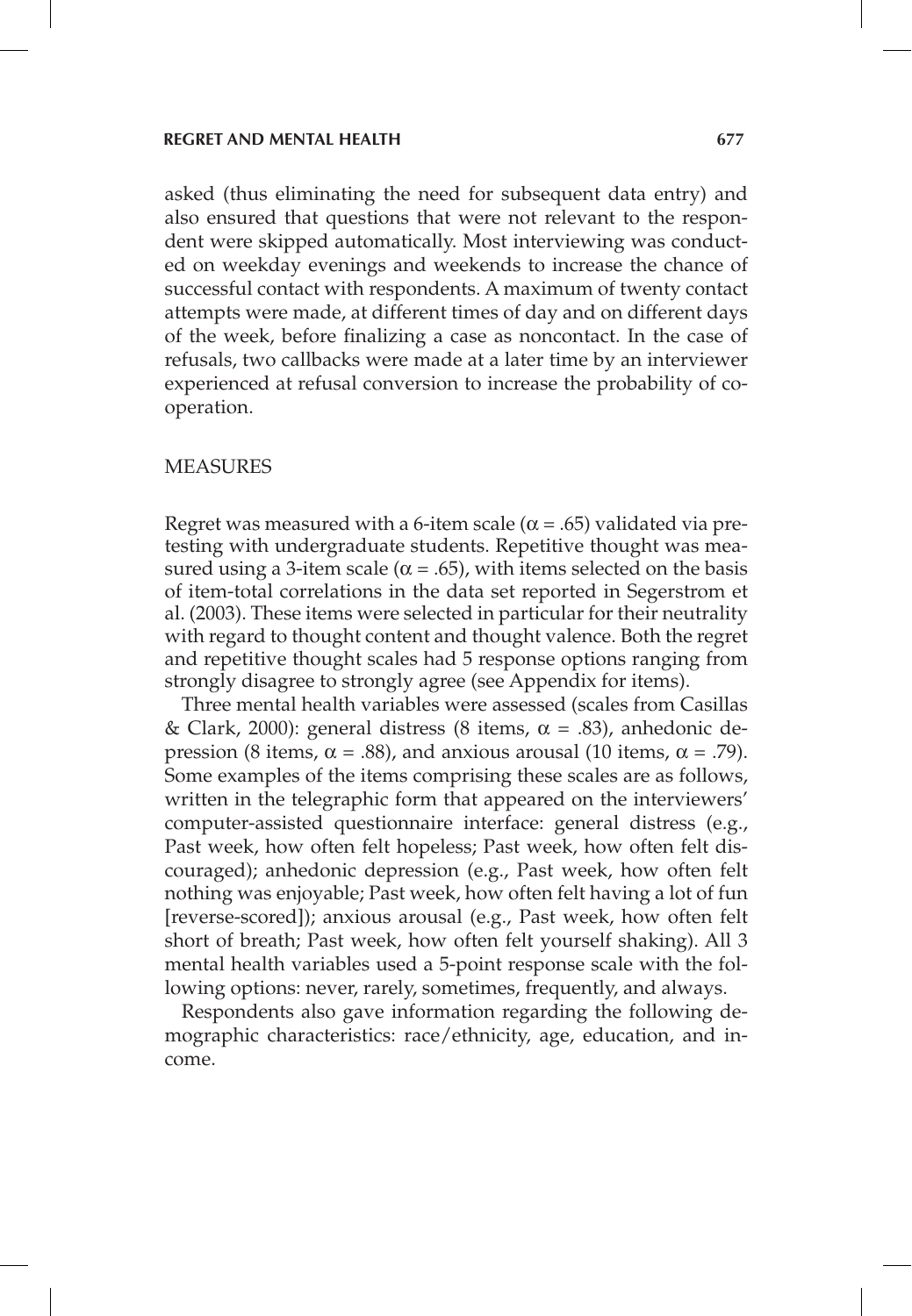# **Results**

All analyses were conducted using standardized scores. Not surprisingly, the mental health variables were positively skewed (i.e., most people clustered at the low end of these scales); analyses were therefore conducted using the log-transformed scores so as to correct for nonnormality. Analyses were conducted using weighted (by sex, race, and age) standardized scores to enhance the representativeness of conclusions.

The zero-order correlations among the primary measures are depicted in Table 1. Consistent with Casillas and Clark (2000), general distress was substantially related to both anhedonic depression (*r* = .53, *p* < .001) and anxious arousal (*r* = .54, *p* < .001), but the latter two were more modestly related (*r* = .25, *p* < .001). Regret and repetitive thought were correlates as well,  $r = .41$ ,  $p < .001$ . Regret and repetitive thought are conceptually distinct, and this moderate correlation indicates that some people are regretful without repetitiveness, some are repetitive without being regretful, yet still others do both. The next analyses examined the interactive effects of regret and repetitive thought.

Separate analyses were conducted on general distress, anhedonic depression, and anxious arousal, with each regression model involved entry of regret and repetitive thought at the first step, then entry of the interaction term at the second step (see Table 2 for summary). For the general distress model (adjusted  $R^2 = .25$ ), all three predictors were significant: regret, standardized *B* = .31, *t* = 5.98, *p* < .001, *R*<sup>2</sup>  *=* .12; repetitive thought, *B* = .20, *t* = 3.93, *p* < .001, *R*<sup>2</sup>  *=* .12; interaction,  $B = .18$ ,  $t = 3.98$ ,  $p < .001$ . For the anhedonic depression model (adjusted  $R^2 = .16$ ), regret was the *only* significant predictor  $(B = .38, t = 6.93, p < .001)$ . For anxious arousal, (adjusted  $R^2 = .11$ ), both regret and repetitive thought, but *not* their interaction term, were significant predictors: regret,  $B = .21$ ,  $t = 3.76$ ,  $p < .001$ ; repetitive thought, *B* = .15, *t* = 2.68, *p* = .008; interaction, *B* = .08, *t* = 1.64,  $p = .10$ .

Thus, regret was associated with general distress, anhedonic depression, and anxiety, even when controlling for repetitive thought. By contrast, repetitive thought was uniquely associated with general distress and anxious arousal, but not with anhedonic depression. Of greatest interest, the interaction between regret and repetitive thought was associated with a particularly sharp increase in general distress, but not with anhedonic depression nor anxious arousal.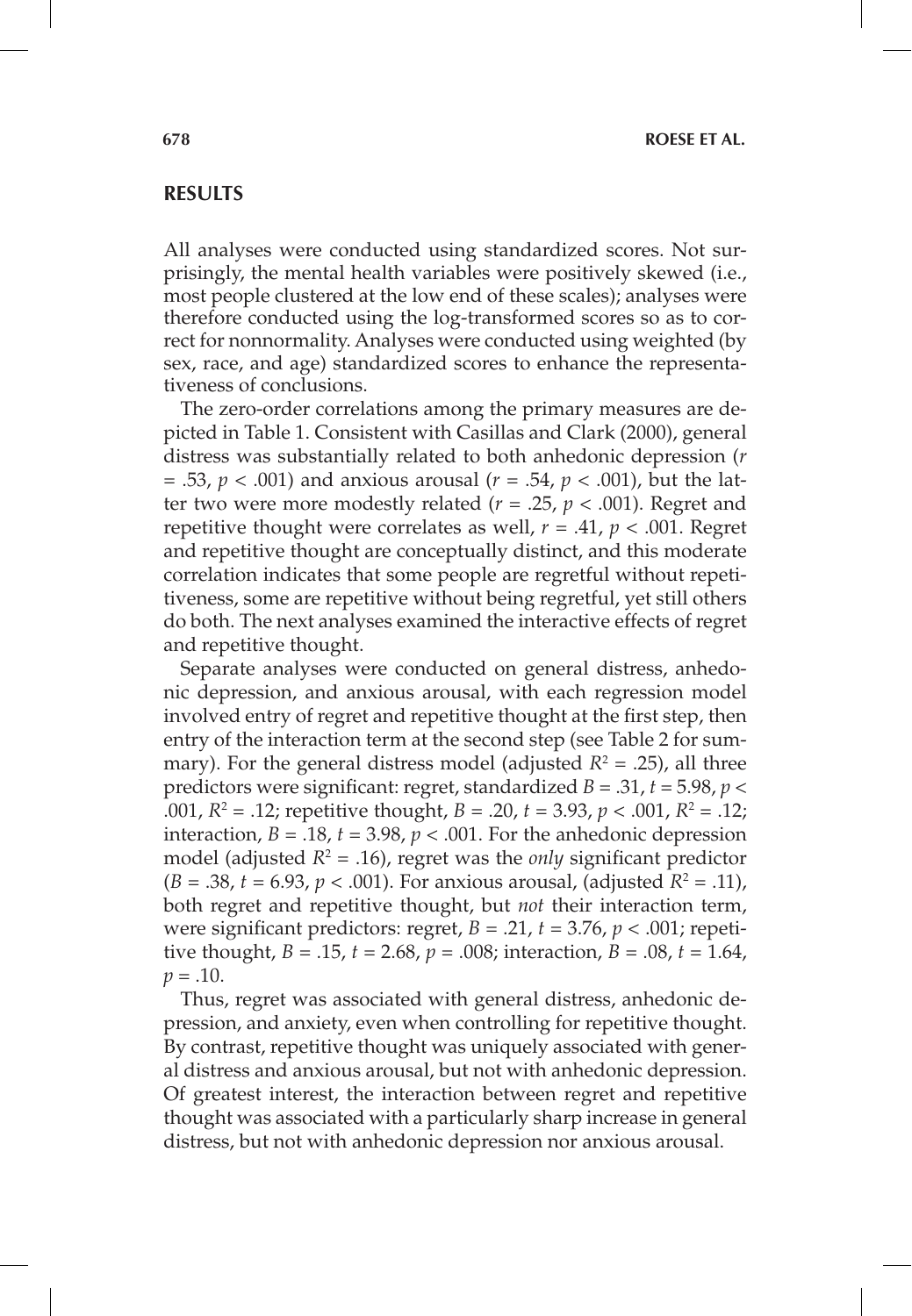| mole is correlations and bescriptive statistics |         |                |         |                         |      |  |  |
|-------------------------------------------------|---------|----------------|---------|-------------------------|------|--|--|
|                                                 | 1       | $\overline{2}$ | 3       | $\overline{\mathbf{4}}$ | 5    |  |  |
| 1. Regret                                       |         |                |         |                         |      |  |  |
| 2. Repetitive Thought                           | $.41**$ |                |         |                         |      |  |  |
| 3. General distress                             | $.44**$ | $.37**$        |         |                         |      |  |  |
| 4. Anhedonic depression                         | $.41**$ | $.23**$        | $.53**$ |                         |      |  |  |
| 5. Anxious arousal                              | $.30**$ | $.26**$        | $.54**$ | $.25***$                |      |  |  |
| Cronbach's $\alpha$                             | .65     | .65            | .84     | .88                     | .79  |  |  |
| Minimum                                         |         |                | 1       |                         |      |  |  |
| Maximum                                         | 3.67    | 4.00           | 4.63    | 5.00                    | 3.50 |  |  |
| М                                               | 2.17    | 2.42           | 1.83    | 2.27                    | 1.49 |  |  |
| SD                                              | .42     | .53            | .71     | .75                     | .52  |  |  |

**TABLE 1. Correlations and Descriptive Statistics**

*Note*. \**p* < .05, two-tailed; \*\**p* < .01, two-tailed. Degrees of freedom for all correlations was 370.

Past research showed that women engage in more (negatively valenced) repetitive thought than men (e.g., Butler & Nolen-Hoeksema, 1994), but are not more regretful overall than men (Roese et al., 2006). In our sample, women scored higher than men in both regret and repetitive thought,  $F(1, 368) = 3.37, 5.95, ps = .07, .02, η<sup>2</sup> =$ .02, .009. Consistent with previous research (e.g., Nolen-Hoeksema, 1987), women reported greater general distress, anhedonic depression, and anxious arousal than did men, *F*(1, 368) = 9.98, 13.1, 16.5, all  $ps < .002$ ,  $\eta^2 = .03$ ,  $.04$ ,  $.007$ . These main effects are summarized in Table 3. Importantly, neither regret nor repetitive thought mediated the sex differences in mental health variables (i.e., the relations were unchanged by inclusion of regret and repetitive thought as covariates).3 We further tested whether the relations between regret, repetitive thought, and the mental health outcomes were qualified by sex of respondent. This was done by assessing each of general distress, anhedonic depression, and anxious arousal in separate regressions, with regret, sex, and the regret by sex interaction term entered as predictors. Similar models were constructed to test the repetitive thought by sex interaction. The interaction term was not significant in any of these tests. Thus, the basic pattern of relations involving mental health outcomes held for both women and men, even though women tended to score higher than men as a background main effect.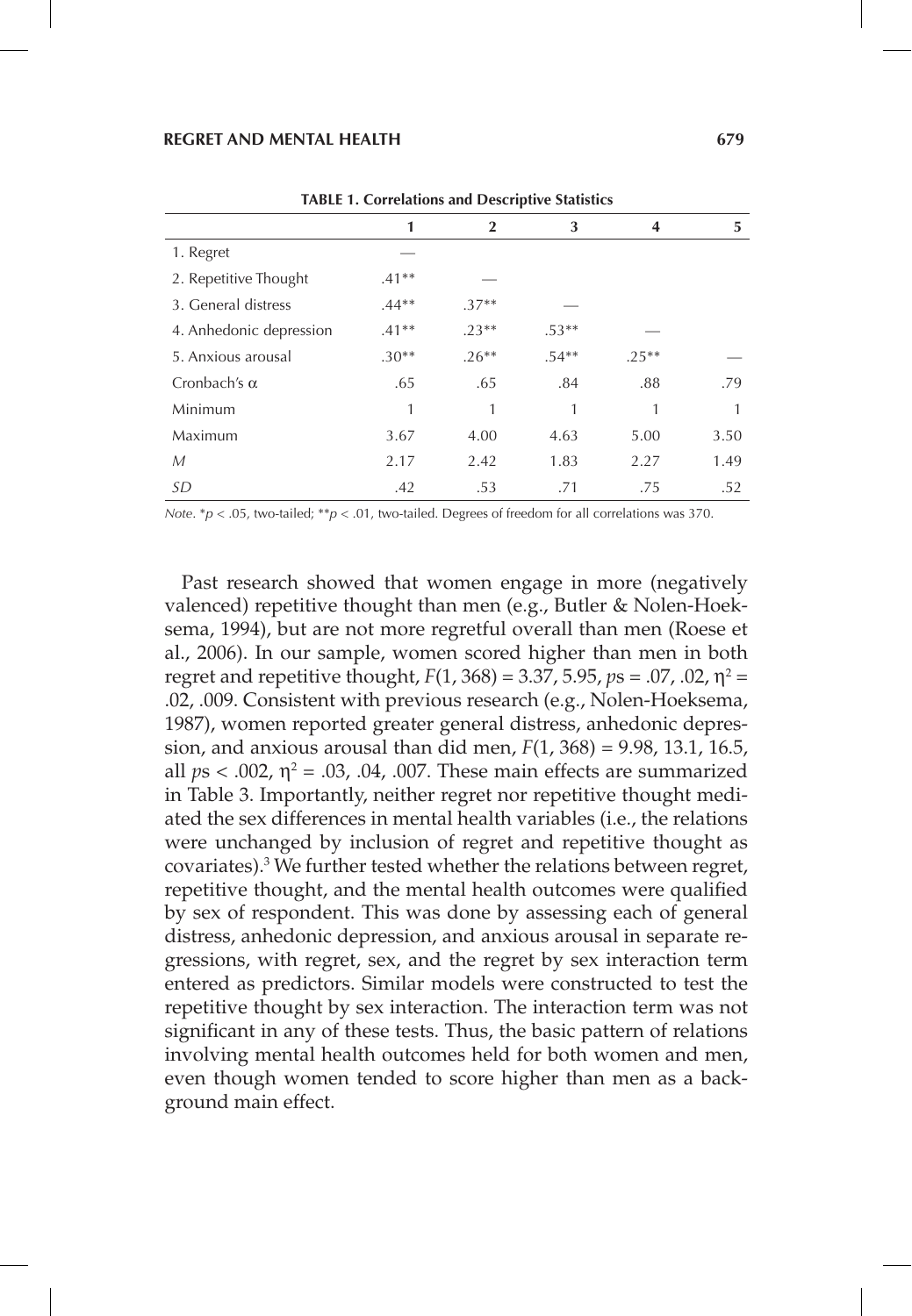|                      |               | <b>Repetitive</b> | (Repetitive |       |
|----------------------|---------------|-------------------|-------------|-------|
|                      | <b>Regret</b> | <b>Thought</b>    | Regret)     | $R^2$ |
| General distress     | $.31**$       | $.20*$            | $.18**$     | .25   |
| Anhedonic depression | $.38**$       | .05               | .02         | .16   |
| Anxious arousal      | $21**$        | .15               | .08         | .11   |

| TABLE 2. Relations Between Regret, Repetitive Thought, and Mental Health Variables |  |
|------------------------------------------------------------------------------------|--|
|------------------------------------------------------------------------------------|--|

*Note*. Values are standardized betas; columns indicate predictor variables entered into 3 models corresponding to rows.  $*_p$  < .05, two-tailed;  $*_p$  < .01, two-tailed. The degrees of freedom (residual) for all three models was 366.

A representative sample affords the opportunity to examine whether the main findings consistently appear across the following demographic variables: race/ethnicity, age, education, and income. In general, our main findings were consistent across these variables. Beginning with race/ethnicity, our representative sample for the most part mirrored the race and ethnic breakdowns of the United States. However, our sample under-represented Asians (*n* = 5) and American Indians (*n* = 7), hence these groups were left out of the race/ethnicity analysis. Sufficient sample sizes were available, however, to test whether the pattern of relations involving mental health outcomes held among African Americans (*n* = 33) and Hispanic Americans (*n* = 21), as benchmarked against White participants ( $n = 301$ ). No race/ethnicity main effects were found among the variables of regret, repetitive thought, general distress, anhedonic depression, and anxious arousal. Using the same strategy as for testing sex of respondent as a moderating variable, separate analyses to test the race/ethnicity interaction term revealed no significant effects. Thus, the same pattern of relations involving regret, repetitive thought, and the mental health variables was evident among African Americans, Hispanic Americans, and Hispanic Americans.

As a zero-order correlation, age was negatively associated with repetitive thought ( $B = -.19$ ,  $t = -3.65$ ,  $p < .001$ ) but not regret ( $B$  $=$  -.04,  $t = -0.82$ ,  $p = 0.41$ . That is, older Americans reported less repetitive thought than younger Americans, yet did not differ from

<sup>3.</sup> With regard to the sex difference involving both regret and rumination, we

recognize that interpretation of ANCOVA results may be problematic when the independent variables differ on the covariate (Miller & Chapman, 2001). In the present case, however, inclusion of the covariates did not alter the main finding. If inclusion of covariates substantially changed the result, then interpretation of this change would be ambiguous.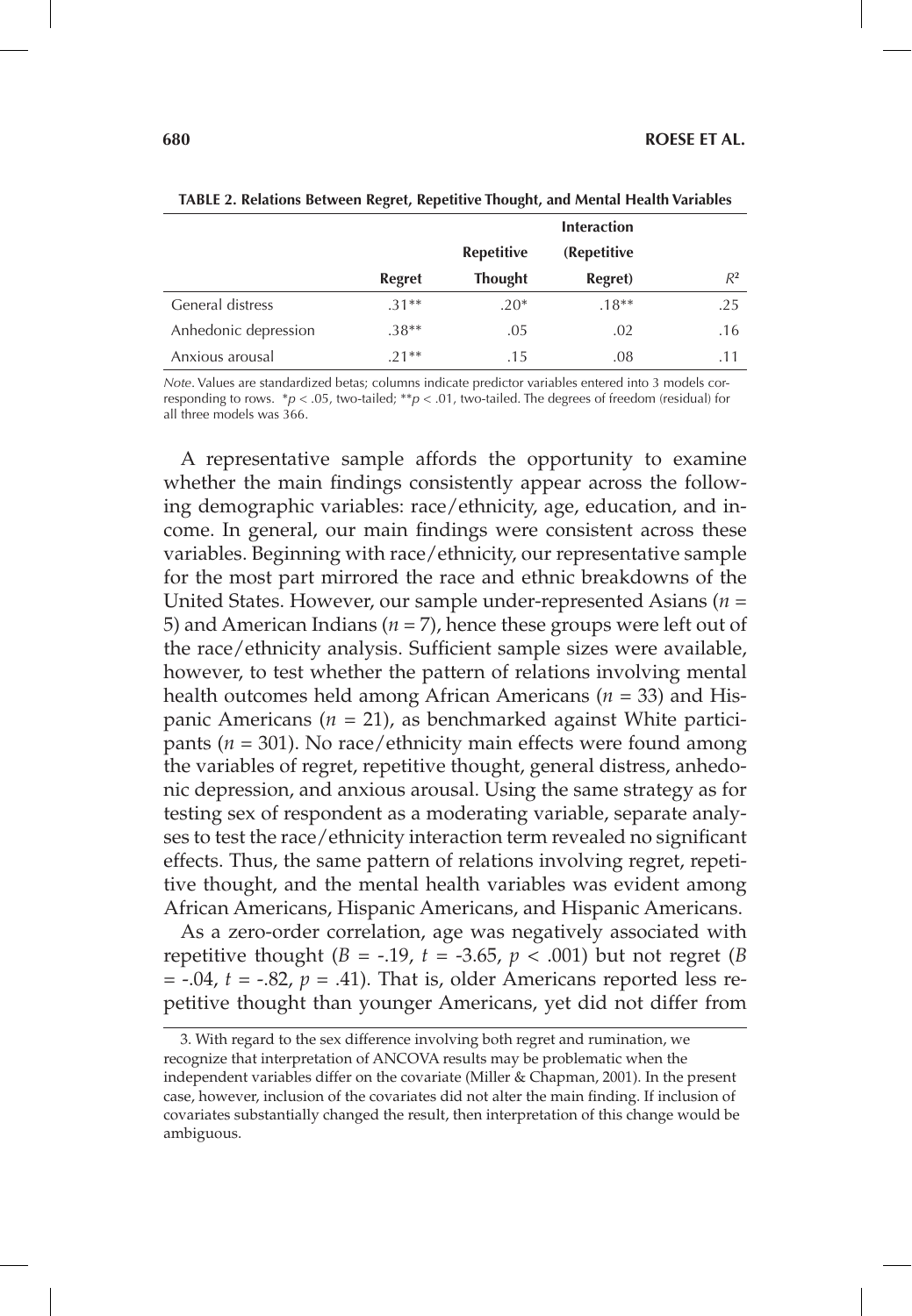|                      | Women | Men  | $\eta^2$ |         |
|----------------------|-------|------|----------|---------|
| Regret               | 2.22  | 2.12 | .02      | .02     |
| Repetitive thought   | 2.48  | 2.38 | .009     | .07     |
| General distress     | 1.87  | 1.67 | .03      | .002    |
| Anhedonic depression | 2.31  | 2.05 | .03      | < 0.001 |
| Anxious arousal      | 1.59  | 1.38 | .04      | $-.001$ |

**TABLE 3. Sex Differences in Regret, Repetitive Thought, and the Mental Health Variables**

*Note*. The mental health variables were positively skewed, hence analysis of sex differences was conducted using log-transformed scores (two-tailed). The means presented here are untransformed (degrees of freedom for all tests was 368).

younger Americans in their regret experiences. Age was associated with both general distress and with anhedonic depression. Older Americans reported fewer symptoms of general distress, *B* = -.17, *t*  $=$  -3.53  $p < .001$ , but more symptoms of anhedonic depression,  $B =$ .12,  $t = 2.47$ ,  $p = .02$ . Age was not related to anxious arousal,  $B = -.08$ ,  $t = -1.50$ ,  $p = .13$ . Again using the same strategy as described above, separate analyses were run to test the age interaction term. In no case was the interaction term significant, thus age of respondent did not moderate any of the main findings.

Higher levels of education corresponded to lower levels of regret  $(B = -0.29, t = -5.74, p < 0.001)$ , and lower levels of repetitive thought  $(B = -0.20, t = -3.84, p < 0.001)$ . Although education was unrelated to general distress and anhedonic depression, it was associated with reduced anxiety ( $B = -0.23$ ,  $t = -4.58$ ,  $p < 0.001$ ). Education qualified the main findings in only one respect: with decreasing levels of education, regret became a more powerful predictor of distress (interaction  $B = -0.14$ ,  $t = -2.99$ ,  $p = 0.003$ ). One way of interpreting this pattern is that higher education buffers against the depressogenic effect of regret. Overall, however, the general pattern of relations among regret, repetitive thought, and the mental health variables held at all levels of education.

Lower income was associated with higher levels of regret  $(B =$ -.41, *t* = -8.10, *p* < .001), RT, (*B* = -.23, *t* = -4.32, *p* < .001), general distress (*B* = -.15, *t* = -2.69, *p* = .008), anxious arousal, (*B* = -.20, *t* = -3.77,  $p < .001$ ), but not with anhedonic depression ( $p = .09$ ). As with the other demographic variables, variation in income did not qualify any of the main findings.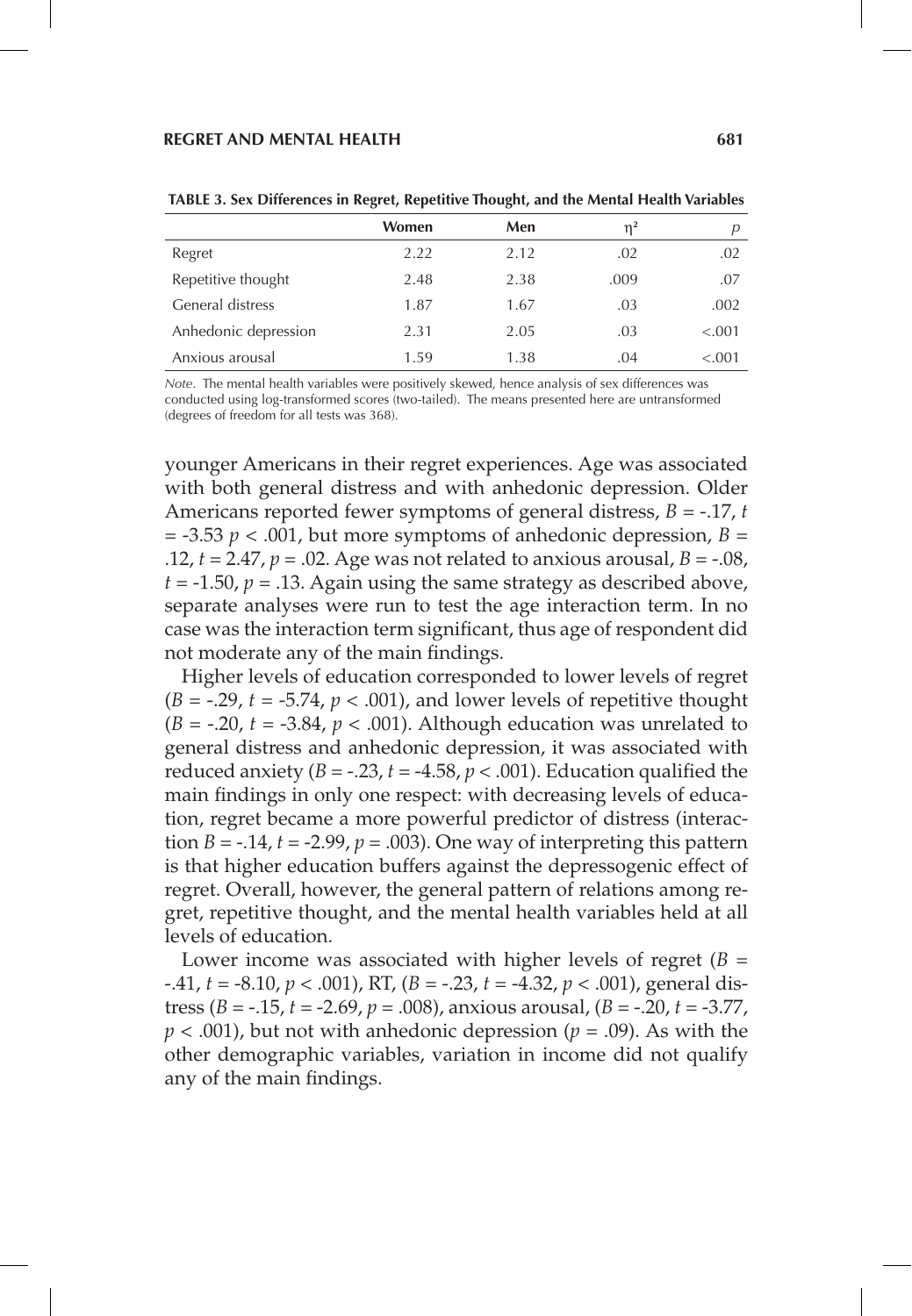# **Discussion**

Past research has demonstrated connections between regret and repetitive thought on the one hand, and mental health variables such as depression and anxiety on the other. The present findings explored these relations in a representative national sample, with responses obtained via telephone interview. The research was guided by the tripartite model (Clark & Watson, 1991; Watson et al., 1995), in which the overlap between depression and anxiety is explained in terms of a general (nonspecific) distress factor, but also two relatively independent factors corresponding to anhedonia (specific to depression) and anxious arousal (specific to general anxiety). Although there was overlap between regret and repetitive thought (i.e., they were correlated), they nevertheless showed distinct patterns of relations to the mental health variables. Both were associated with general distress. Regret but not repetitive thought was associated with anhedonic depression, and regret but not repetitive thought was associated with anxious arousal. Because we used a regression approach in which regret and repetitive thought were entered as simultaneous predictors, we were able to test whether the previously established links between regret and depression (e.g., Markman & Miller, 2006; Monroe et al., 2005) could be explained by the link between repetitive thought and depression (e.g., Nolen-Hoeksema, 2000; Segerstrom et al., 2000), or vice versa. From Table 2, it is clear that in no case did repetitive thought explain away the relation of regret to mental health variables: regret was always a significant predictor even when repetitive thought was included in the model. By contrast, the same was not true for repetitive thought: it predicted general distress significantly and independently of regret, but explained no further variation in anhedonic depression nor in anxious arousal when regret was included in the model.

Most interesting of all, the interaction between regret and repetitive thought (which we termed repetitive regret) was highly predictive of general distress. As depicted in Figure 1, when repetitive thought is lower, regret only modestly predicts distress, but when repetitive thought is higher, regret is much more highly predictive of distress. Stated somewhat differently, the combination of regret and repetitive thought is particularly predictive of distress. Repetitive regret was not related, however, to anhedonic depression nor anxious arousal. Our conceptualization of repetitive regret centers on the experience of having the same specific regrets coming repeatedly to mind (e.g., wishing repeatedly that one had married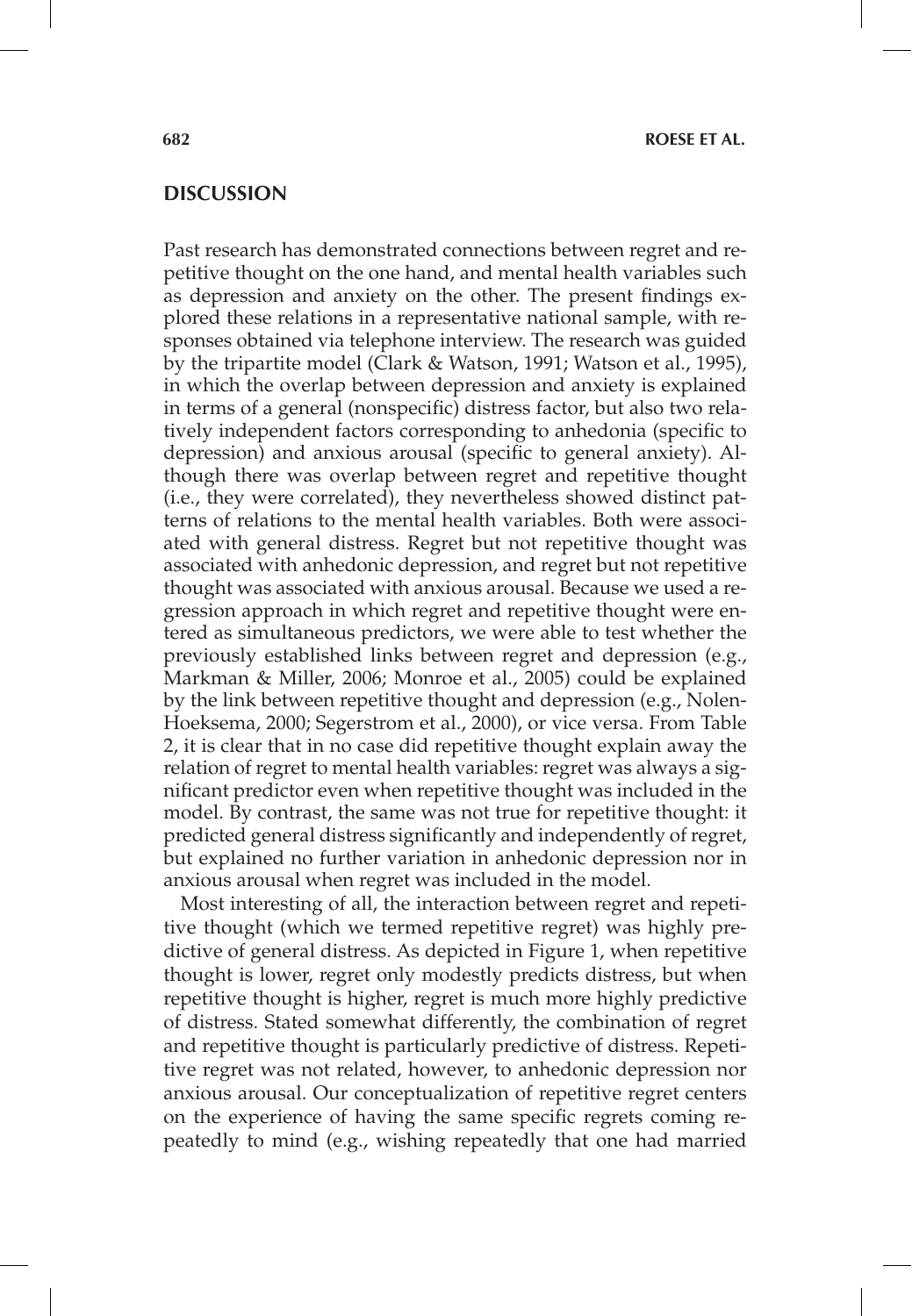

FIGURE 1. Interaction Between Regret and Repetitive Thought in Predicting General Distress

*Note*. This figure depicts the interaction between regret and repetitive thought in predicting general distress. All scale values are standardized. Higher versus lower repetitive thought, and higher versus lower regret, correspond to one standard deviation above and below the mean, respectively. The positive relation between regret and general distress is greater when it involves high as opposed to low repetitive thought.

her high school sweetheart). Repetitive regret thus involves a recurring focus on both the negative affect aspect and the self-blaming what might have been aspect of regret. The present findings suggest that the new construct of repetitive regret is particularly important for future research examining the cognitive antecedents of mental health.

The recent literature indicates that regret (and counterfactual thinking) is not merely dysfunctional (in terms of exacerbating biases or errors, e.g., Roese, 1999; Roese & Maniar, 1997), but also offers psychological benefits in terms of signaling the presence of problems and stimulating learning from experience (Epstude & Roese, 2008; Saffrey, Summerville, & Roese, 2008; Zeelenberg & Pieters, 2007). Indeed, the absence of regret (or, more specifically, the absence of counterfactual thinking) has been associated with other mental disorders, such as schizophrenia (Hooker, Roese, & Park, 2000; Roese, Park, Smallman, & Gibson, 2008). That is, the inability to form what might have been cognitions contributes to the impair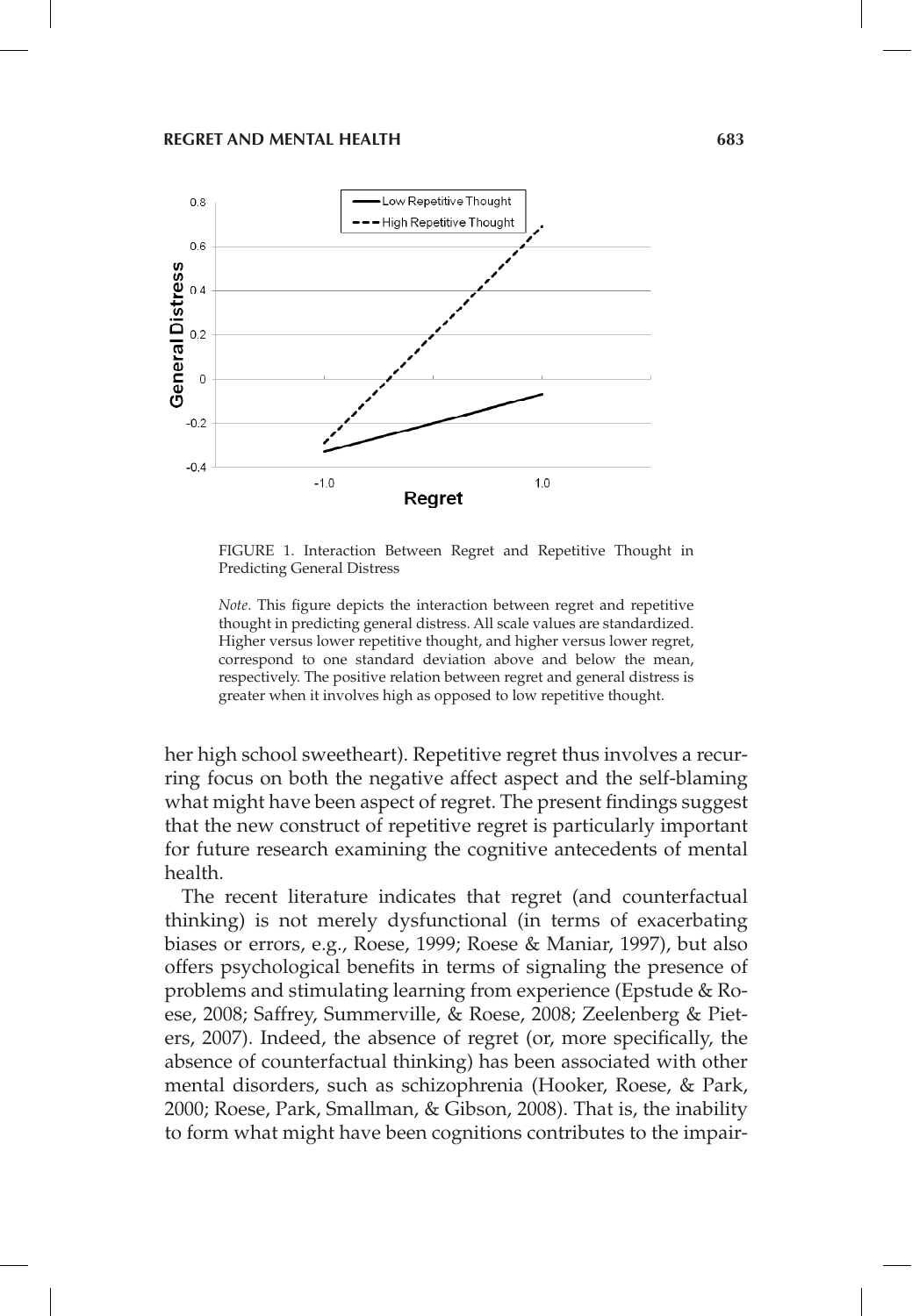ment in problem-solving and hence social dysfunction widely observed in schizophrenia. The present finding of an interaction between regret and repetitive thought may provide a clue for when regret is a springboard to effective problem solving versus leading individuals down the dark alleys of distress. Repetitive regret is, we suggest, the subtype of regret most associated with negative mental health consequences.

The findings overall were strikingly consistent across Americans from different backgrounds and life circumstances. With few exceptions, the connection between regret and mental health variables was similar across sex, race/ethnicity, age, education, and, income. By examining a representative sample, the present conclusions findings may be generalized to a far broader cross-section of Americans than was possible in previous research on regret and repetitive thought. With regard to sex differences, one surprising finding emerged. Women were found to engage in repetitive thought more than did men, and women scored higher than men on all three mental health variables (replicating Butler & Nolen-Hoeksema, 1994). Further, women reported greater regret than men, contradicting other research (e.g., Roese et al., 2006). Nevertheless, irrespective of this main effect, it was striking that same pattern of inter-relations among regret, repetitive thought, and mental health variables was evident within women and men.

Our findings were consistent with past research on age differences in regret (Wrosch, Dunne, Scheier, & Schulz, 2006; Wrosch & Heckhausen, 2002), but the present research found an interesting difference between regret and repetitive thought for older adults. That is, older adults were more likely to engage in repetitive thought than younger adults, yet there was no difference as a function of age in reports of regret. This finding underscores the need in future research to consider age-related patterns of regret and repetitive thought and their impact on well-being separately. Theoretical implications for a general life-span theory of regret would certainly be shaped by such considerations (cf. Heckhausen & Schulz, 1995; King & Hicks, 2007).

It is important to recognize that the correlational nature of this research precludes assignment of causal direction. We have assumed (based on prior studies), that repetitive regret causes vulnerability to depression, the onset of which might be interactively prompted by other, more immediate stressors. However, it is no less compel-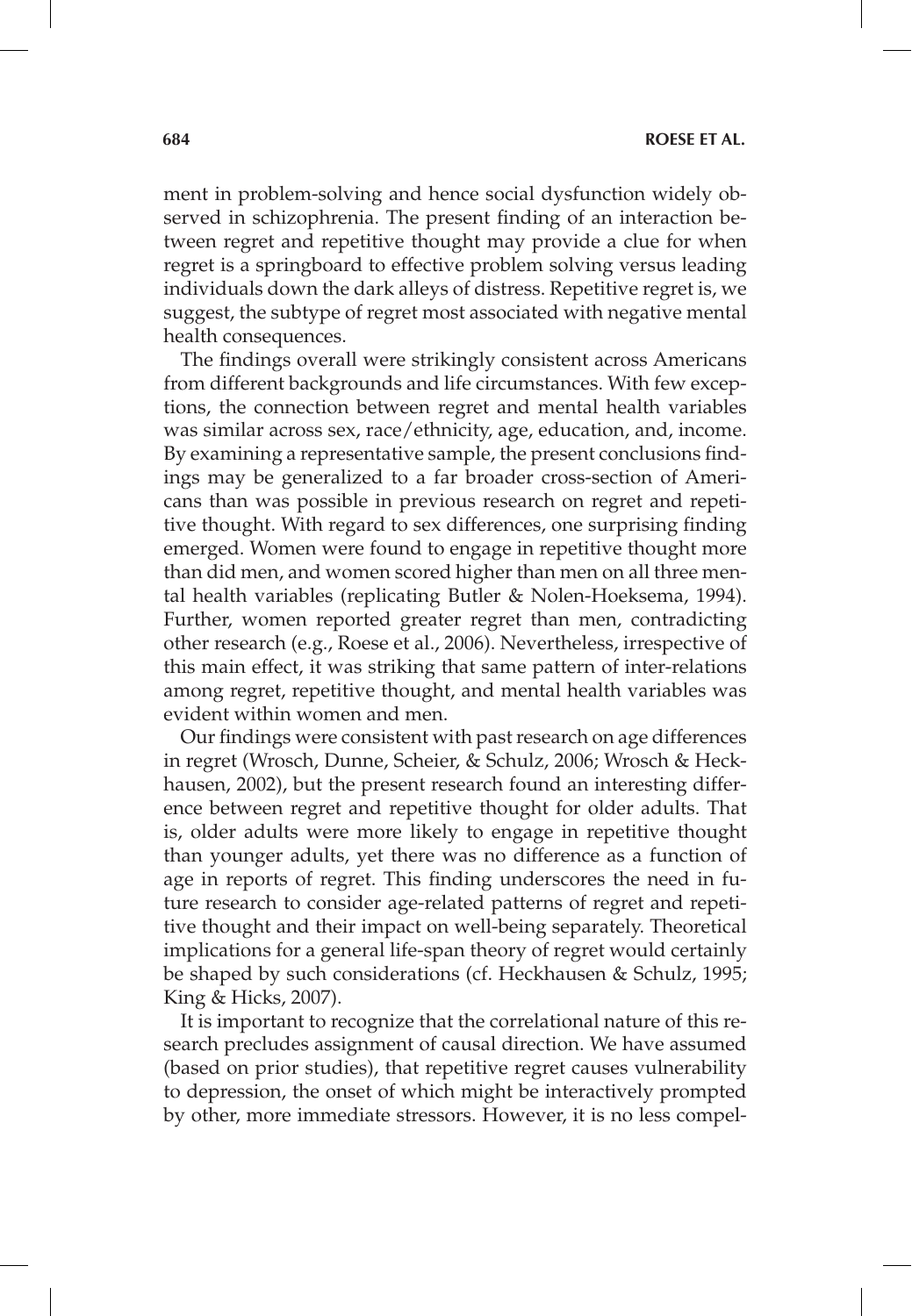ling to consider the reverse causal direction. For example, a genetic predisposition to suffer from general distress might bring about an increase in repetitive regret. Moreover, both causal directions may co-occur, unleashing a vicious cycle of mutually reinforcing deteriorations of mental health.

To conclude, we found that although regret and repetitive thought predict different facets of depression and anxiety, their overlap (repetitive regret) was highly predictive of general distress. Importantly, this research builds on previous findings by confirming these relations in a nationally representative sample. Regret seems to be a key ingredient that amplifies the connection between repetitive thought and general distress, and this finding holds promise for understanding when regret is the catalyst for new insights or the trigger for general distress. If future research confirms that regret is indeed an amplifier of the repetitive thought-distress relationship, one potential implication is that mental health professionals should focus their therapies on diminishing repetitive thought so the positive aspects of regret on learning can flourish.

# **Appendix**

*Regret Scale* 

I regret a lot of my actions. Wish could live parts of my life over I think "if only" a lot Prefer to focus on future than the past\* Rarely think what "might have been"\* Like to approach life with "no regrets"\*

# *Repetitive Thought*

Often playing back in mind past actions Easy to put unwanted thoughts out of mind Always seem to rehash things said/done

*Note*: \* reverse scored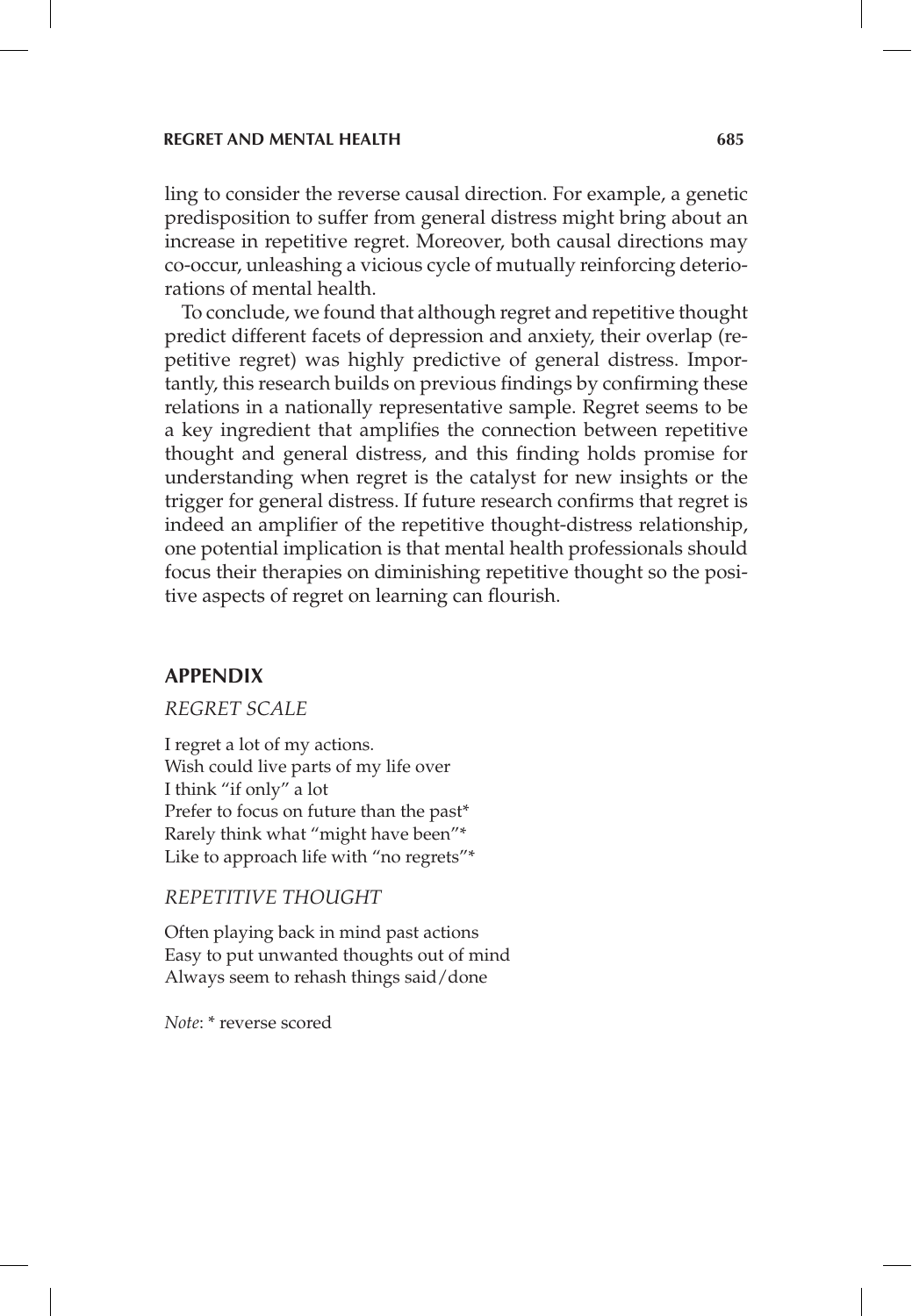#### **References**

- The American Association for Public Opinion Research. (2008). *Standard definitions: Final dispositions of case codes and outcome rates for surveys* (5th ed.). Lenexa, KS: AAPOR.
- Bechara, A., Damasio, H., & Damasio, A. R. (2000). Emotion, decision-making, and the orbitofrontal cortex. *Cerebral Cortex, 10*, 295-307.
- Beer, J. S., Knight, R. T., & D'Esposito, M. (2006). Integrating emotion and cognition: The role of the frontal lobes in distinguishing between helpful and hurtful emotions. *Psychological Science, 17,* 448-453.
- Belinfante, A. (2008). *Telephone penetration by income and by state*. Industry analysis and technology division, Wireline Competition Bureau, Federal Communications Commission. (http://www.neca.org/wawatch/wwpdf/032408\_4.pdf)
- Butler, L. D., & Nolen-Hoeksema, S. (1994). Gender differences in responses to depressed mood in a college sample. *Sex Roles, 30*, 331-346.
- Camille, N., Coricelli, G., Sallet, J., Pradat-Diehl, P., Duhamel, J. R., & Sirigu, A. (2004). The involvement of the orbitofrontal cortex in the experience of regret. *Science, 304,* 1167–1170.
- Casillas, A., & Clark, L. A. (2000, May). *The mini mood and anxiety symptom questionnaire (Mini-MASQ).* Poster presented at the 72nd Annual Meeting of the Midwestern Psychological Association, Chicago, IL.
- Ciesla, J. A., & Roberts, J. E. (2007). Rumination, negative cognition, and their interactive effects on depressed mood. *Emotion, 3*, 555-565.
- Clark, L. A., & Watson, D. (1991). Tripartite model of anxiety and depression- psychometric evidence and taxonomic implications. *Journal of Abnormal Psychology, 100,* 316-336.
- Connolly, T., & Zeelenberg, M. (2002). Regret in decision making. *Current Directions in Psychological Science, 11*, 212-216.
- Coricelli, G., Critchley, H. D., Joffily, M., O'Doherty, J. P., Sirigu, A., & Dolan, R. J. (2006). Regret and its avoidance: A neuroimaging study of choice behavior. *Nature Neuroscience, 8*, 1255-1262.
- Cox B. J., Enns, M. W., & Taylor, S. (2001). The effect of rumination as a mediator of elevated anxiety sensitivity in major depression. *Cognitive Therapy and Research, 25,* 525-534.
- Czaja, R., Blair, J., & Sebestik, J. P. (1982). Respondent selection in a telephone survey: A comparison of three techniques. *Journal of Marketing Research, 19*, 381-385.
- Epstude, K., & Roese, N. J. (2008). The functional theory of counterfactual thinking. *Personality and Social Psychology Review, 12,* 168-192.
- Fowler, F. J. (2002). *Survey research methods* (3rd ed.). Thousand Oaks, CA: Sage.
- Galinsky, A. D., Seiden, V., Kim, P. H., & Medvec, V. H. (2002). The dissatisfaction of having your first offer accepted: The role of counterfactual thinking in negotiations. *Personality and Social Psychology Bulletin, 28*, 271-283.
- Heckhausen, J., & Schulz, R. (1995). A life-span theory of control. *Psychological Review, 102,* 284-304.
- Hooker, C., Roese, N. J., & Oark, S. (2000). Impoverished counterfactual thinking is associated with schizophrenia. *Psychiatry, 63*, 326-335.
- Inman, J. J., Dyer, J. S., & Jia, J. (1997). A generalized utility model of disappointment and regret effects on post-choice valuation. *Marketing Science, 16*, 97–111.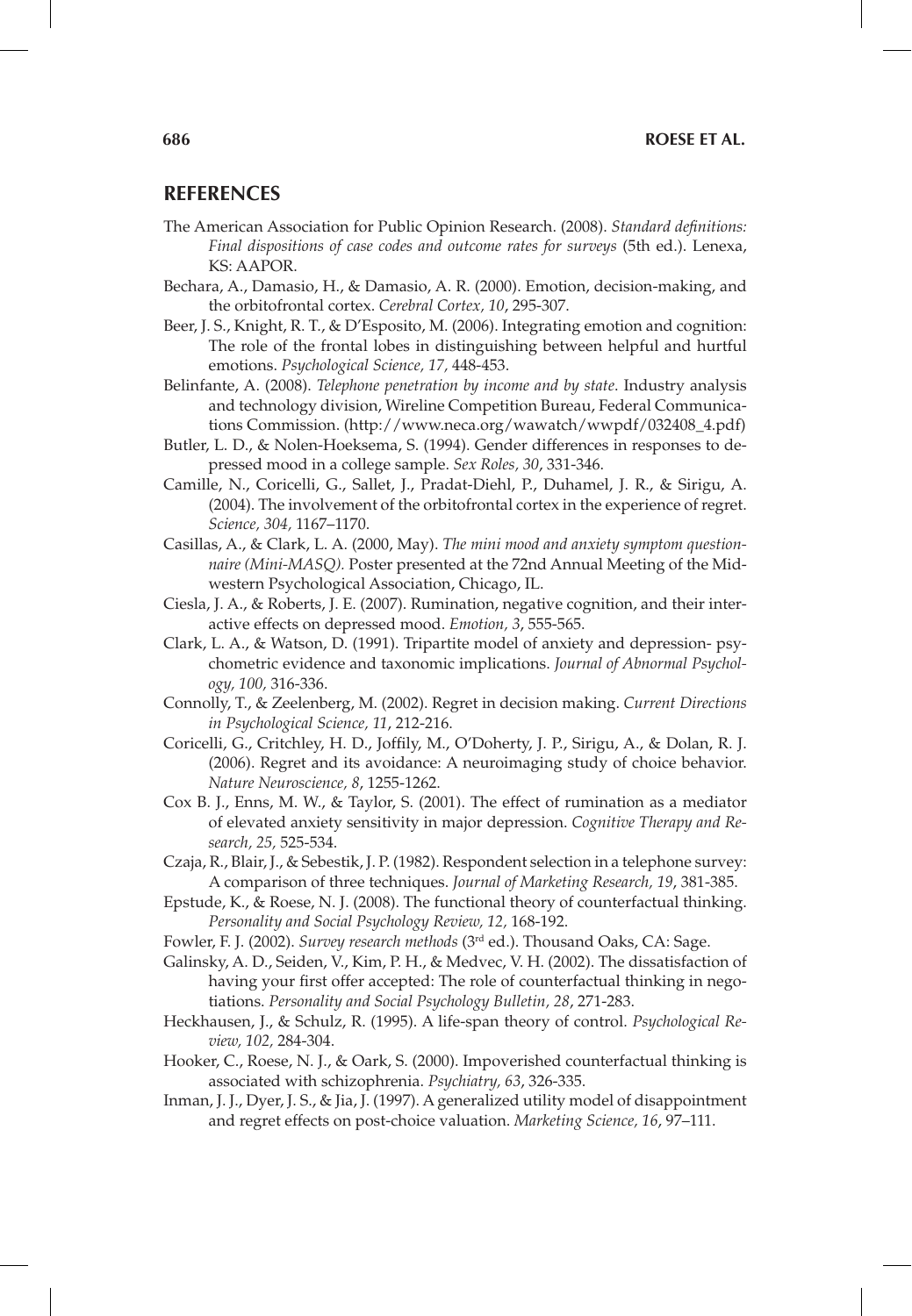- King, L. A., & Hicks, J. A. (2007). Whatever happened to "what might have been"? Regret, happiness, and maturity. *American Psychologist, 62*, 625-636.
- Kocovski, N. L., Endler, N. S., Rector, N. A., & Flett, G. L. (2005). Ruminative coping and post-event processing in social anxiety. *Behaviour Research and Therapy, 42,* 971-984.
- Landman, J. (1993). *Regret: The persistence of the possible*. New York: Oxford University Press.
- Leithy, S. E., Brown, G. P., & Robbins, I. (2006). Counterfactual thinking and posttraumatic stress reactions. *Journal of Abnormal Psychology, 115*, 629-635.
- Markman, K. D., & Miller, A. K. (2006). Depression, control, and counterfactual thinking: Functional for whom? *Journal of Social and Clinical Psychology, 25*, 210-227.
- Markman, K. D., & Weary, G. (1996). The influence of chronic control concerns on counterfactual thought. *Social Cognition, 14*, 292-316.
- Miller, G.A., & Chapman, J. P. (2001). Misunderstanding analysis of covariance. *Journal of Abnormal Psychology, 110*, 40-48.
- Monroe, M. R., Skowronski, J. J., MacDonald, W., & Wood, S. E. (2005). The mildly depressed experience more post-decisional regret than the nondepressed. *Journal of Social and Clinical Psychology, 24,* 665-690.
- Nolen-Hoeksema, S. (1987). Sex differences in unipolar depression: Evidence and theory. *Psychological Bulletin, 101*, 259-282.
- Nolen-Hoeksema, S. (2000). The role of rumination in depressive disorders and mixed anxiety/depressive symptoms. *Journal of Abnormal Psychology, 109,*  504-511.
- Nolen-Hoeksema, S., Wisco, B. E., & Lyubomirsky, S. (2008). Rethinking rumination. *Perspectives on Psychological Science, 3*, 400-424.
- Potthoff, R. F. (1994). Telephone sampling in epidemiologic research: To reap the benefits, avoid the pitfalls. *American Journal of Epidemiology, 139*, 967-978.
- Roese, N. J. (1997). Counterfactual thinking. *Psychological Bulletin, 121*, 133-148.
- Roese, N. J. (1999). Counterfactual thinking and decision making. *Psychonomic Bulletin and Review, 6,* 570-578.
- Roese, N. J., & Maniar, S. D. (1997). Perceptions of purple: Counterfactual and hindsight judgments at Northwestern Wildcats football games. *Personality and Social Psychology Bulletin, 23*, 1245-1253.
- Roese, N. J., Pennington, G. L., Coleman, J., Janicki, M., Li, N. P., & Kenrick, D. T. (2006). Sex differences in regret: All for love or some for lust? *Personality and Social Psychology Bulletin, 32,* 770-780.
- Roese, N. J., Park, S., Smallman, R., & Gibson, C. (2008). Schizophrenia involves impairment in the activation of intentions by counterfactual thinking. *Schizophrenia Research, 103*, 343-344.
- Roese, N. J., & Summerville, A. (2005). What we regret most … and why. *Personality and Social Psychology Bulletin, 31*, 1273-1285.
- Saffrey, C., Summerville, A., & Roese, N. J. (2008). Praise for regret: People value regret above other negative emotions. *Motivation and Emotion, 32*, 46-54.
- Segerstrom, S. C., Stanton, A. L., Alden, L. E., & Shortridge, B. E. (2003). A multidimensional structure for repetitive thought: What's on your mind, and how, and how much? *Journal of Personality and Social Psychology, 85,* 909-921.